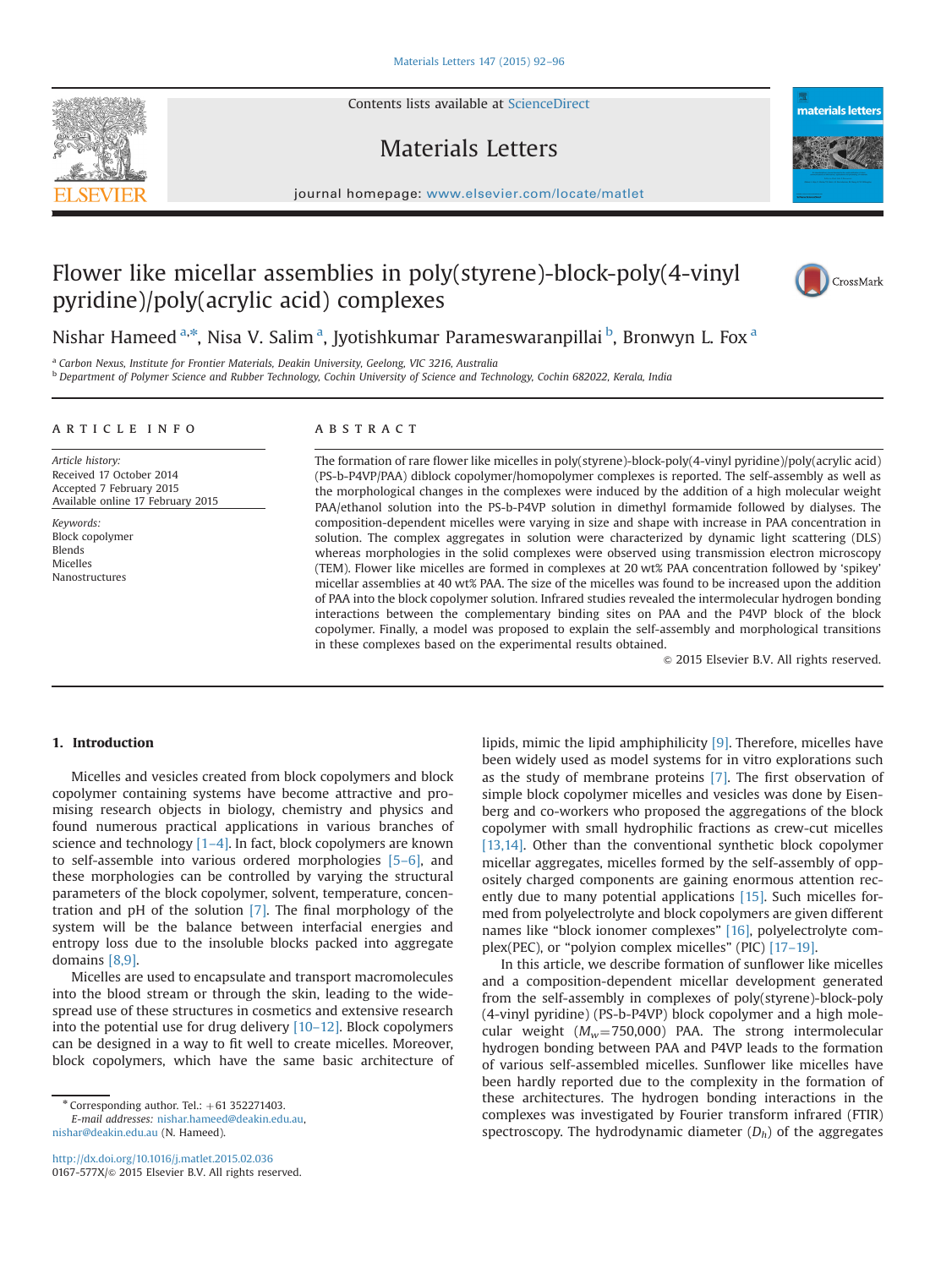in solution was detected by dynamic light scattering (DLS) and the microphase morphology of the complexes was examined using transmission electron microscopy (TEM).

#### 2. Results and discussion

In amphiphilic block copolymer systems, the aggregates were prepared by first dissolving the block copolymer in a solvent common for both blocks. This was followed by the addition of a non-solvent which is a precipitant for the core-forming block but a good solvent for the corona-forming block [\[14\].](#page--1-0) The same method can be adopted in selected block copolymer/homopolymer systems. The complexes were prepared by the drop-wise addition of PAA/ethanol solution into PS-b-P4VP/DMF solution, which induced the formation of micelles. Due to the insolubility of PS in aqueous solvents, micellar aggregation can be induced by changing the solvent quality from a good solvent (i.e., DMF) for both blocks to a selective solvent (ethanol). At a particular ethanol content, the PS blocks start to aggregate to form the micelles, i.e. core–shell micelles with neutral PS chains as the core and hydrogen bonded PAA/P4VP pair as the shell. There are various reports regarding the nature of interactions in poly(carboxylic acid) complexes. Fujimori et al. [\[19\]](#page--1-0) and Abe et al. [\[20\]](#page--1-0) investigated the hydrogen bonding interaction between PAA and P4VP (P2VP) whereas evidence for ionic interactions between these polymers is also reported  $[21-23]$  $[21-23]$  $[21-23]$ .

The morphology of the complexes was observed using TEM which has been widely used to observe the formation of micelles and vesicles. The pure PS-b-P4VP block copolymer possesses a self-assembled morphology of uniform spherical micelles as shown in Fig. 1. Addition of ethanol into block copolymer/DMF mixture results in the confinement of PS blocks to the core of the micelles. Fig. 1 also shows the hydrodynamics diameter  $(D_h)$ distribution of the aggregates in solution measured by DLS. The PS-b-P4VP block copolymer forms micelles with an average diameter 150 nm in solution.

Upon the addition of PAA, which selectively swells the block copolymer, flower like micelles of various sizes were formed in complexes depending on the composition. The TEM images of various compositions and corresponding DLS curves are given in [Fig. 2](#page--1-0). Flower like micelles with an average size of 320 nm are formed at 20 wt% PAA concentration in the complex [\(Fig. 2](#page--1-0)a). Interestingly, as the concentration of PAA increases, the size and shape of the micelles change. This can be attributed to the adsorption of added PAA on to the surface of micelles due to strong interaction between the P4VP and PAA. The shape of the micelles in complexes is observed to change from flower like to more 'spiky' flower at 40 wt% PAA complex [\(Fig. 2](#page--1-0)b). It is noted that the micelle size is also increased to around 500 nm at this concentration. At 60 wt% PAA, the complexes form a more or like

deformed clusters of around 600 nm diameter as shown in [Fig. 2c](#page--1-0). At 80 wt% PAA, the complexes form larger cluster having  $D_h$  around 820 nm ([Fig. 2d](#page--1-0)). The deformation of spherical micelles at higher PAA concentration can be attributed to reduction in the additional entropy associated with the increase of the degree of stretching of the coreforming PS blocks. At low PAA concentrations (20 and 40 wt%), the complex solution contains more uniform size micellar aggregates [\(Fig. 2](#page--1-0)a and b), which is identified by the single less broad peak in DLS graphs. However,  $D_h$  of aggregates increase and the peak becomes broader with increasing PAA concentration.

When block copolymer molecules are solubilized in homopolymer to form aggregates, various intra-aggregate interactions will be influenced, thus the shape and size of the aggregates are also changed with variation in the block copolymer fraction, composition, molecular weight, etc. The morphological transition can be regarded as the structural change due to the balance of various intra-aggregate interactions. Here, the shell region of the micelles is composed of bonded PAA/P4VP complex and the core is formed by PS. This is obvious because the PS blocks are insoluble in ethanol and will form the core of the micelle.

When interpolymer interaction outweighs polymer–solvent interaction, the two polymers precipitated to form highly associated systems known as polymer complexes and here the complexation of PAA/PS-b-P4VP is confirmed by the formation of a white precipitate upon mixing the individual polymer solutions. The hydrogen bonding between PAA and P4VP (or P2VP) was also reported by several authors [\[20,21\]](#page--1-0). It can be suggested that in PAA/PS-b-P4VP complexes, hydrogen bonding interaction also exists between pyridine groups and acrylic acid groups.

[Fig. S1](#page--1-0) illustrates the FTIR spectra of pure PAA, PS-b-P4VP block copolymer and 50/50 PAA/PS-b-P4VP complexes. Infrared studies show that the hydroxyl, carbonyl and pyridine ring peaks undergo important changes which can be attributed to the hydrogen bonding between them. Pure PAA exhibits a broad band ([Fig. S1A\)](#page--1-0) at 1710  $cm^{-1}$  which can be attributed to the overlapping of two carbonyl stretching bands comprising of free as well as selfassociated carboxylic groups in PAA and this band moves towards higher wavenumbers upon complex formation. This is due to the intermolecular interaction between the carboxylic group in PAA and pyridine groups in P4VP. The interaction between PAA and P4VP block can be further examined by analysing the 1550–1600  $cm^{-1}$ region in the IR spectra of PAA/PS-b-P4VP complexes which is given in [Fig. S1B.](#page--1-0) Pure P4VP exhibits two peaks at 1570  $cm^{-1}$  and  $1595$  cm<sup>-1</sup>, respectively, which are the ring modes of pyridine group. As the concentration of PAA increases, this band becomes broad and shift towards higher wavenumber region. This is due to the increase in stiffness of the pyridine ring as a result of hydrogen bonding [\[25\].](#page--1-0) The hydrogen bonding interaction between carboxylic groups and pyridine nitrogens is strong which causes the positive deviation in glass transition temperature of the complexes [\[24\]](#page--1-0).



Fig. 1. The TEM image (left) and DLS curve of neat PS-b-P4VP block copolymer.